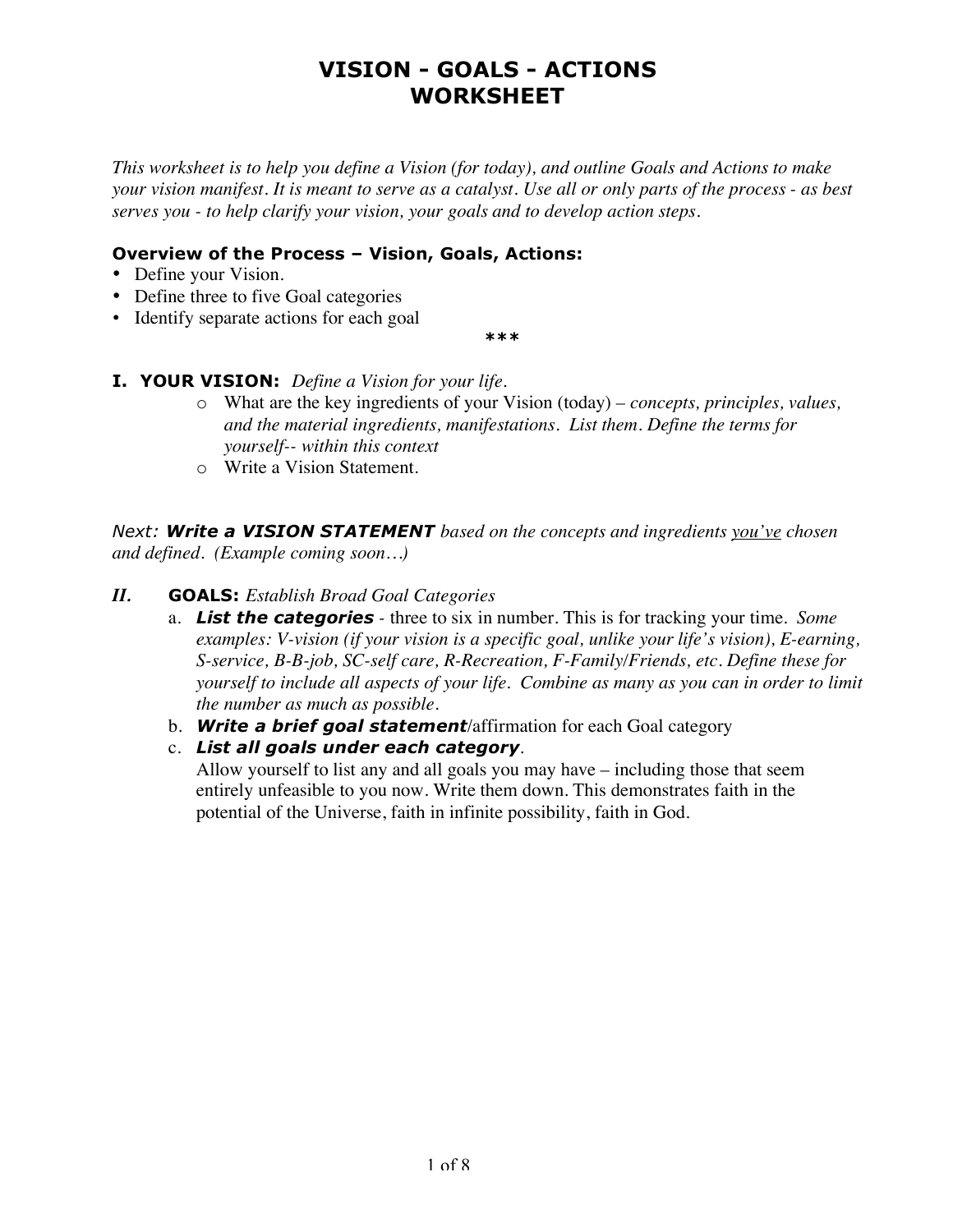Goals continued…

**Example of Goal categories:** (use some of these and/or those outlined in the newcomer packet, or create your own)

- o **ER Earning Related** (any goals that work toward overcoming underearning and/or under-being, under achieving)
- o **S Service** (Giving back what has been given. UA Service work, Other community or political service work, private service work (as you define).
- $\circ$  **R Regeneration** (Everything else  $\circledcirc$ ) Play, Twelve Step & other Spirituality, Self-care, Home-care, Life-Long Learning
- o **C Creative Work**  painting, writing (for its own sake and for other possibility goals included in ER)

#### *COAL CATEGORY #1*

**Goal statement:** (write one)

| <u>  5</u> | $- - -$<br>- - |  |
|------------|----------------|--|
|            |                |  |
|            |                |  |
|            |                |  |
|            |                |  |
|            |                |  |
|            |                |  |
|            |                |  |
|            |                |  |
|            |                |  |
|            |                |  |
|            |                |  |
|            |                |  |
|            |                |  |
|            |                |  |
|            |                |  |
|            |                |  |
|            |                |  |
|            |                |  |
|            |                |  |

#### *Examples:* **Goals and sub-goals for this category**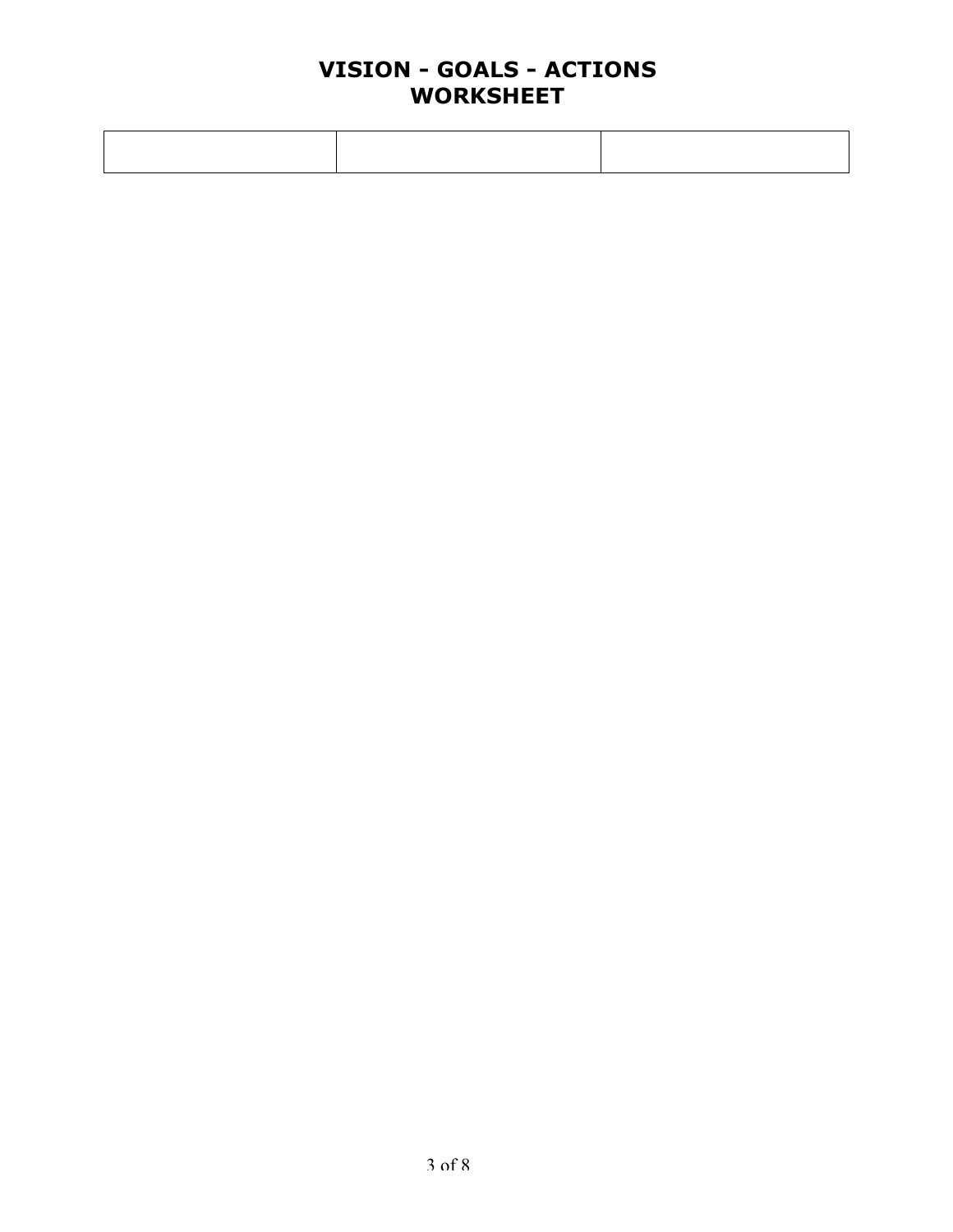*Goals continued…*

#### *GOAL CATEGORY #2*

**Goal Statement**:

### *Examples:*

### **Goals and sub-goals for this category**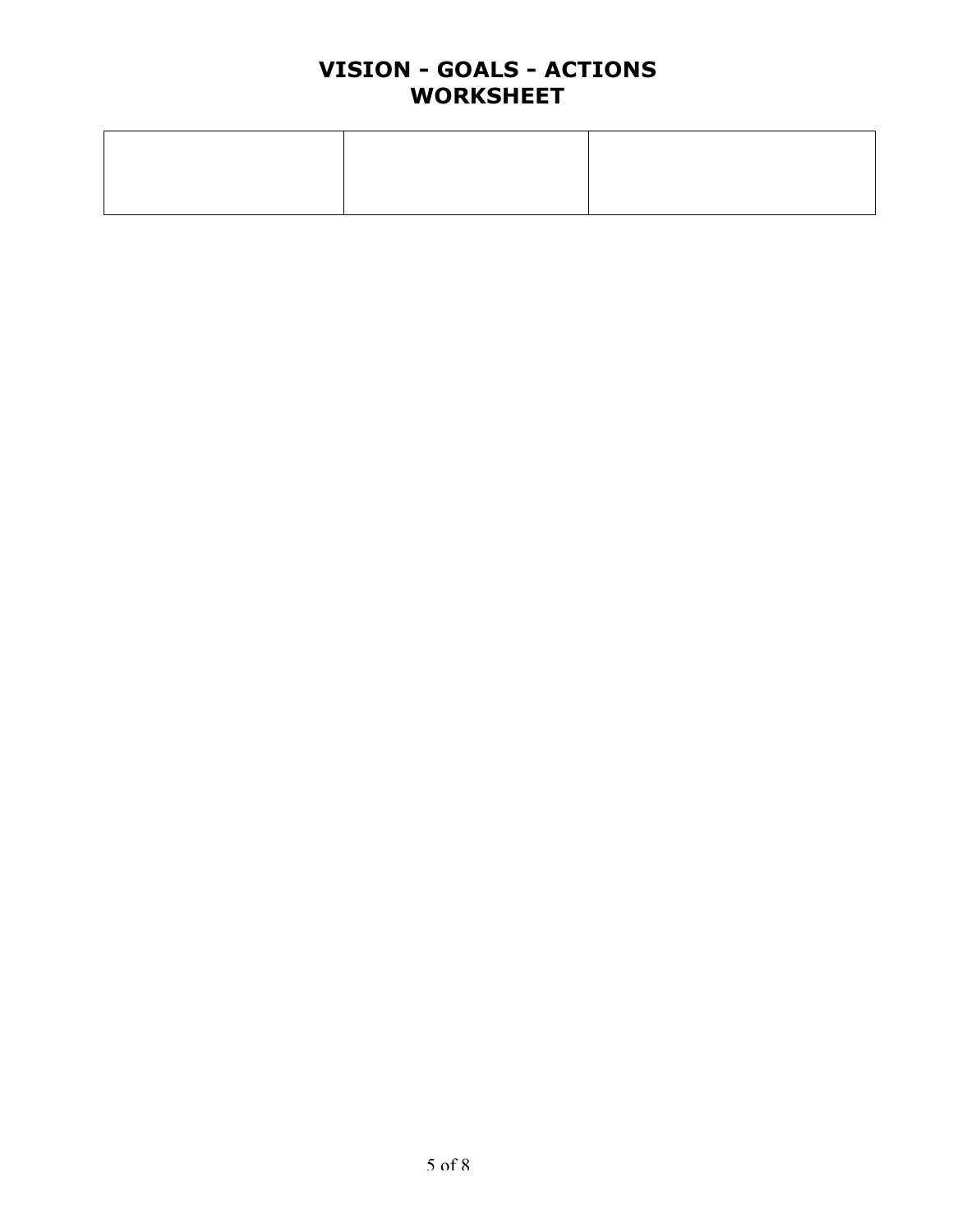*Goals continued…*

#### *GOALS CATEGORY #3*

**Goal Statement** 

# **Goals and sub-goals for this category**